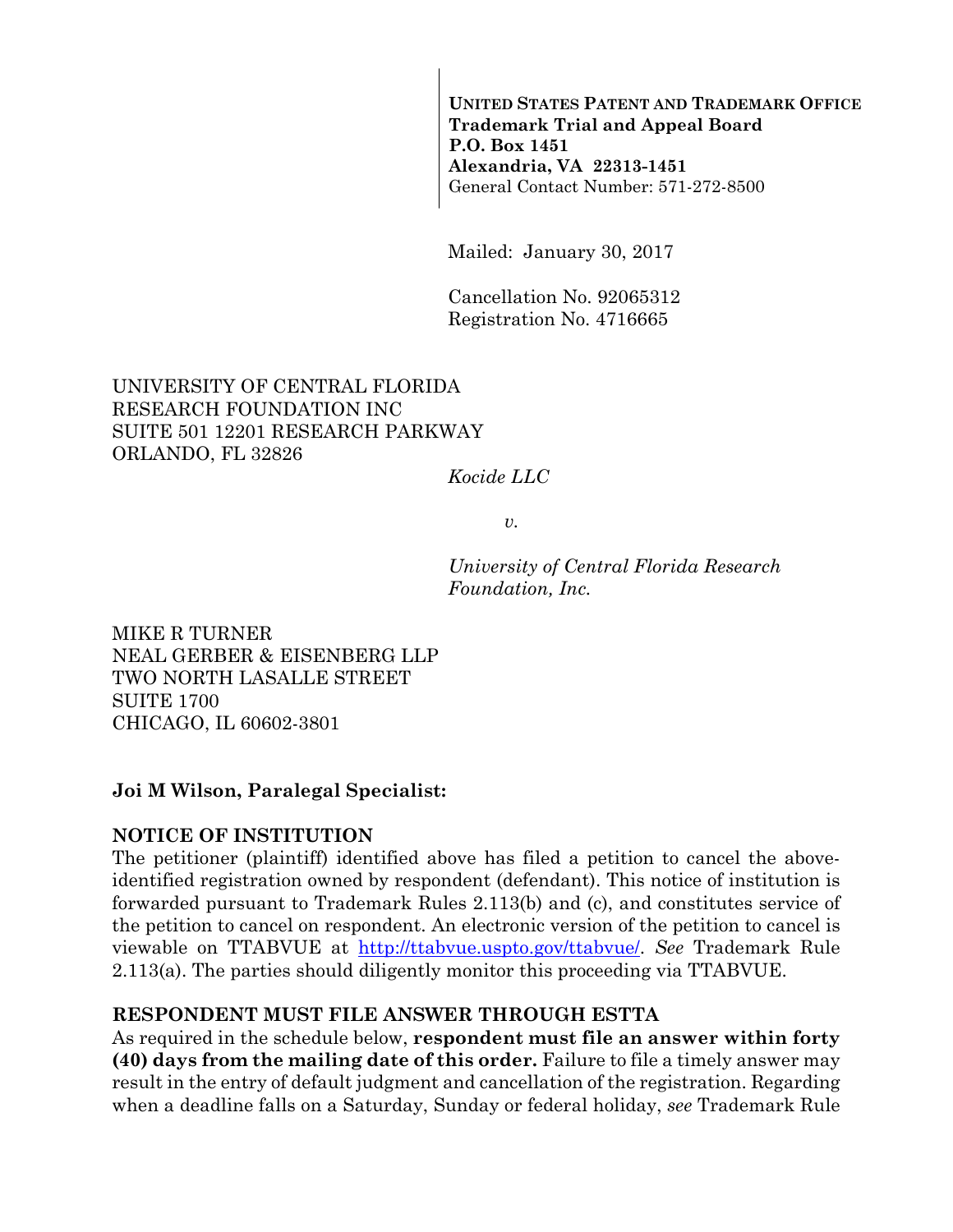2.196. Respondent must file the answer through ESTTA - Electronic System for Trademark Trials and Appeals, unless ESTTA is unavailable due to technical problems or extraordinary circumstances are present. An answer filed on paper under these limited circumstances must be accompanied by a Petition to the Director (and the required fee under Trademark Rule 2.6). *See* Trademark Rule 2.114(b)(1). In substance, respondent's answer must comply with Fed. R. Civ. P. 8(b); it must admit or deny the allegations in the petition to cancel, and may include available defenses and counterclaims. Regarding the form and content of an answer, *see* Trademark Rule 2.114(b)(2) and TBMP § 311.

### **DUTY TO MAINTAIN ACCURATE CORRESPONDENCE INFORMATION**

Throughout this proceeding, the parties, and their attorneys or representatives, must notify the Board of any correction or update of physical address and email address, and should use the ESTTA change of address form. *See* Trademark Rule 2.18(b); TBMP § 117.

### **SERVICE OF ANSWER AND OF ALL SUBMISSIONS**

The service of the answer, of all other submissions in this proceeding, and of all matters that are required to be served but not required to be filed in the proceeding record, **must** be by **email** unless the parties stipulate otherwise. Trademark Rule 2.119(b). In the absence of a stipulation, service may be by other means **only** under the **limited** circumstances and in a manner specified in Trademark Rule 2.119(b). Regarding the signing and service of all submissions, *see* TBMP §§ 113-113.04.

The answer, and all other submissions, **must** include proof of service. As noted in TBMP § 113.03, proof of service may be in the following certificate of service form:

*I hereby certify that a true and complete copy of the foregoing (insert title of submission) has been served on (insert name of opposing counsel or party) by forwarding said copy on (insert date of mailing), via email (or insert other appropriate method of delivery) to: (set out name, and address or email address of opposing counsel or party).* 

| Signature_ |  |  |
|------------|--|--|
| Date       |  |  |

### **SUBMIT ALL FILINGS ONLINE VIA ESTTA**

Submissions **must** be filed via ESTTA, the Board's online filing system, unless ESTTA is unavailable due to technical problems or extraordinary circumstances are present. Trademark Rule 2.126(a). Submissions may be filed in paper form **only** under the **limited** circumstances specified in Trademark Rule 2.126(b), with a required written explanation. ESTTA is accessible at the Board's web page: http://estta.uspto.gov/. The page has instructions and tips. ESTTA offers various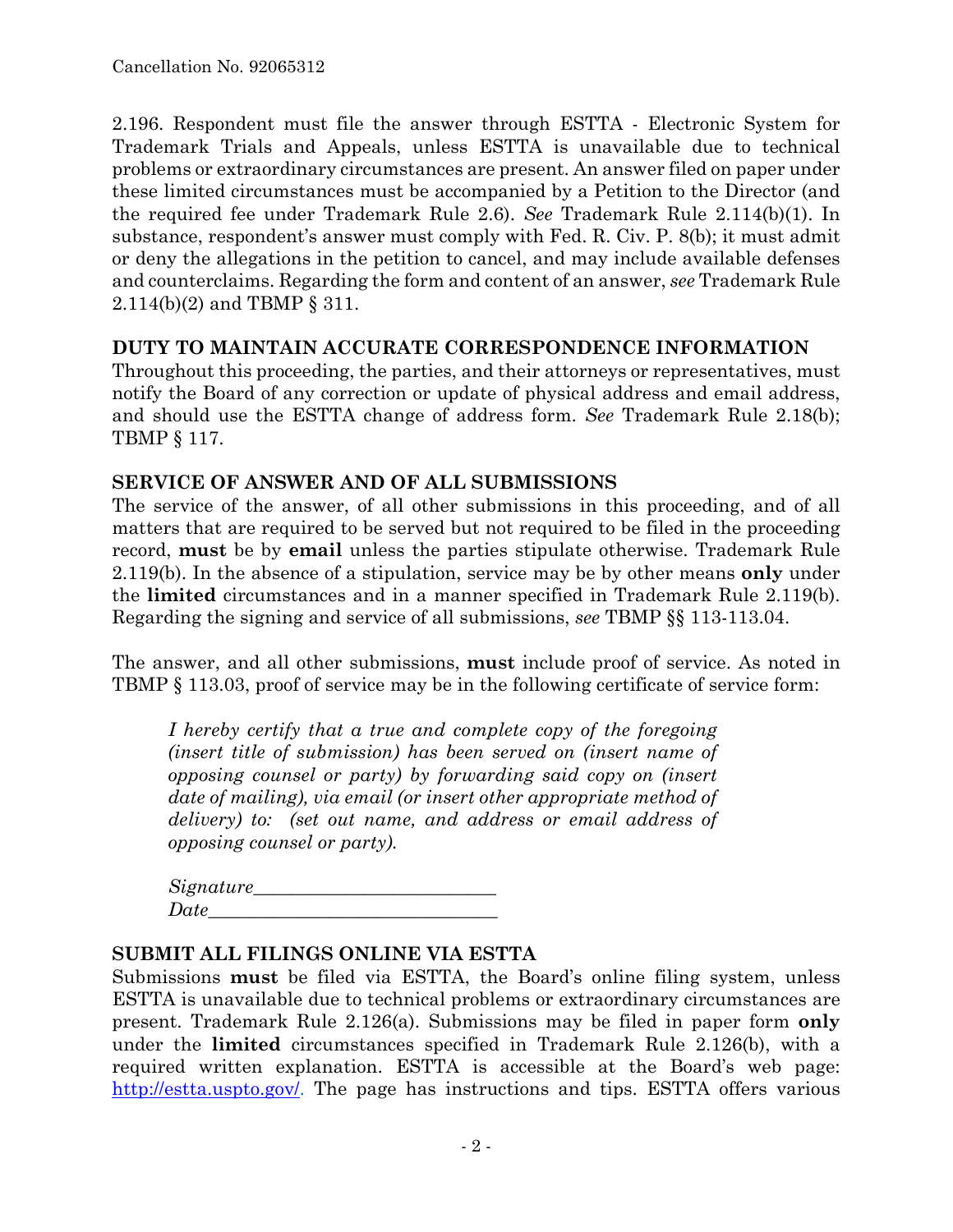forms, some of which may require attachments and/or a fee. For technical questions, a party may call 571-272-8500 (Mon. - Fri. 8:30 - 5:00 ET) or email ESTTA@uspto.gov. This proceeding involves several deadlines, and due to potential technical issues, parties should not wait until the deadline to submit filings. The Board may **decline to consider** an untimely submission. Moreover, Trademark Rule 2.126 sets forth the required form and format for all submissions (*e.g.*, page limitations), and the Board may **decline to consider** any submission that does not comply with this rule, including, but not limited to motions, briefs, exhibits, and deposition transcripts.

## **CONFERENCE, DISCOVERY, DISCLOSURE AND TRIAL SCHEDULE**

| 3/11/2017  |
|------------|
| 4/10/2017  |
| 4/10/2017  |
| 5/10/2017  |
| 9/7/2017   |
| 10/7/2017  |
| 11/21/2017 |
| 1/5/2018   |
| 1/20/2018  |
| 3/6/2018   |
| 3/21/2018  |
| 4/20/2018  |
| 6/19/2018  |
| 7/19/2018  |
| 8/3/2018   |
|            |

## **PARTIES ARE REQUIRED TO HOLD DISCOVERY CONFERENCE**

The parties are required to schedule and hold a discovery conference by the deadline in the schedule in this order, or as reset by the Board. In the conference, the parties are required to discuss, at a minimum, 1) the nature and basis of their claims and defenses, 2) the possibility of promptly settling, or at least narrowing the scope of claims or defenses, and 3) arrangements for disclosures, discovery, preserving discoverable information and introduction of evidence at trial. For guidance, *see* Fed. R. Civ. P. 26(f), Trademark Rule 2.120(a)(2)(i) and TBMP §§ 401.01 and 408.01(a).

The parties must hold the conference in person, by telephone or by a means on which they agree. A Board interlocutory attorney or administrative trademark judge will participate in the conference either upon request of any party made no later than ten (10) days prior to the conference deadline, or when the Board deems it useful to have Board involvement. *See* Trademark Rule 2.120(a)(2)(i). A request for Board participation must be made either through ESTTA, or by telephone call to the assigned interlocutory attorney named on the TTABVUE record for this proceeding. A party requesting Board participation should first determine possible dates and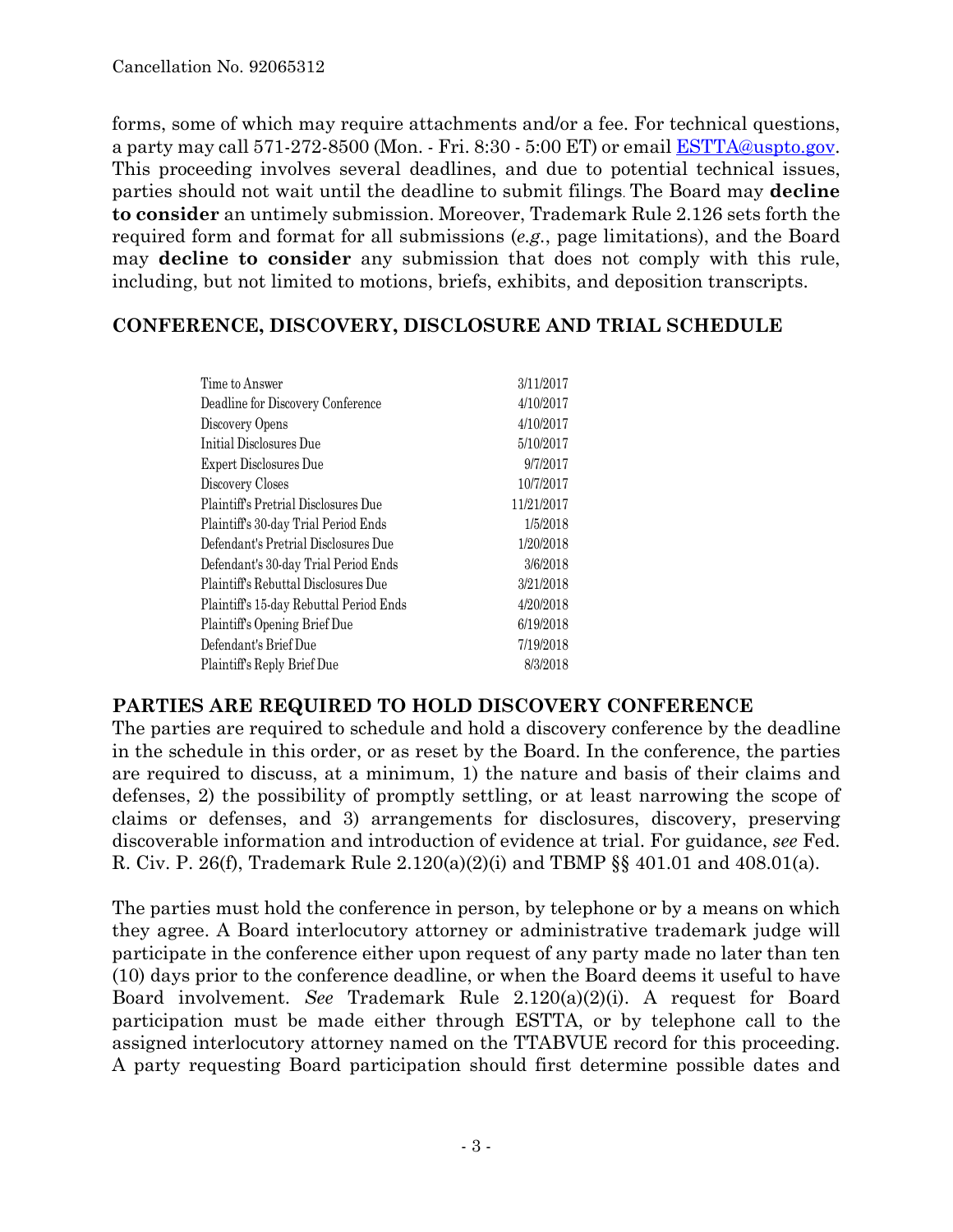times when all parties are available. A conference with a Board attorney's participation will be by telephone in accordance with the Board's instructions.

For efficiency, the parties may stipulate to various procedural and substantive disclosure, discovery and trial matters (*e.g*., modification of deadlines and obligations) upon written stipulation and approval by the Board. Trademark Rule  $2.120(a)(2)(iv)$ provides a non-exhaustive list of matters to which parties may stipulate. The best practice is to reduce all stipulations to writing. If email service is not practical, such as for voluminous document production in discovery, the parties should discuss in the conference how production will be made. The parties, and their attorneys or representatives, have **a duty to cooperate** in the discovery process. TBMP § 408.01.

## **PROTECTIVE ORDER FOR CONFIDENTIAL INFORMATION**

The Board's Standard Protective Order is automatically imposed in all *inter partes* proceedings, and is available at: https://www.uspto.gov/trademarks-applicationprocess/appealing-trademark-decisions/standard-documents-and-guidelines-0.

During their conference, the parties should discuss whether they will use an alternative or modified protective order, subject to approval by the Board. *See* Trademark Rule 2.116(g) and TBMP § 412. The standard order does not automatically protect confidential information; its provisions for designating confidential information must be utilized as needed by the parties. Trademark Rule 2.126(c) sets forth the procedure for filing confidential submissions.

# **ACCELERATED CASE RESOLUTION (ACR)**

During their conference, the parties are to discuss whether they wish to seek mediation or arbitration, and whether they can stipulate to the Board's Accelerated Case Resolution (ACR) process for a more efficient and cost-effective means of obtaining the Board's determination of the proceeding. For details, and examples of ACR proceedings, *see* TBMP § 528, and the Board's webpage: http://www.uspto.gov/trademarks-application-process/trademark-trial-and-appealboard-ttab.

# **INITIAL DISCLOSURES AND DISCOVERY**

Regarding the deadline for and contents of initial disclosures, *see* Trademark Rules  $2.120(a)(1)$  and  $(2)(i)$ , and TBMP § 401.02. Regarding deadlines for serving and responding to discovery, *see* Trademark Rule 2.120(a)(3) and TBMP § 403.03. Certain provisions of Fed. R. Civ. P. 26 are applicable in modified form. Note that written discovery (interrogatories, requests for production, requests for admission) must be served **early** enough so that responses will be due **no later than** the close of discovery. Regarding the scope and limits of discovery, *see* TBMP 414; discoverable items may include documents, tangible things, and electronically stored information (ESI).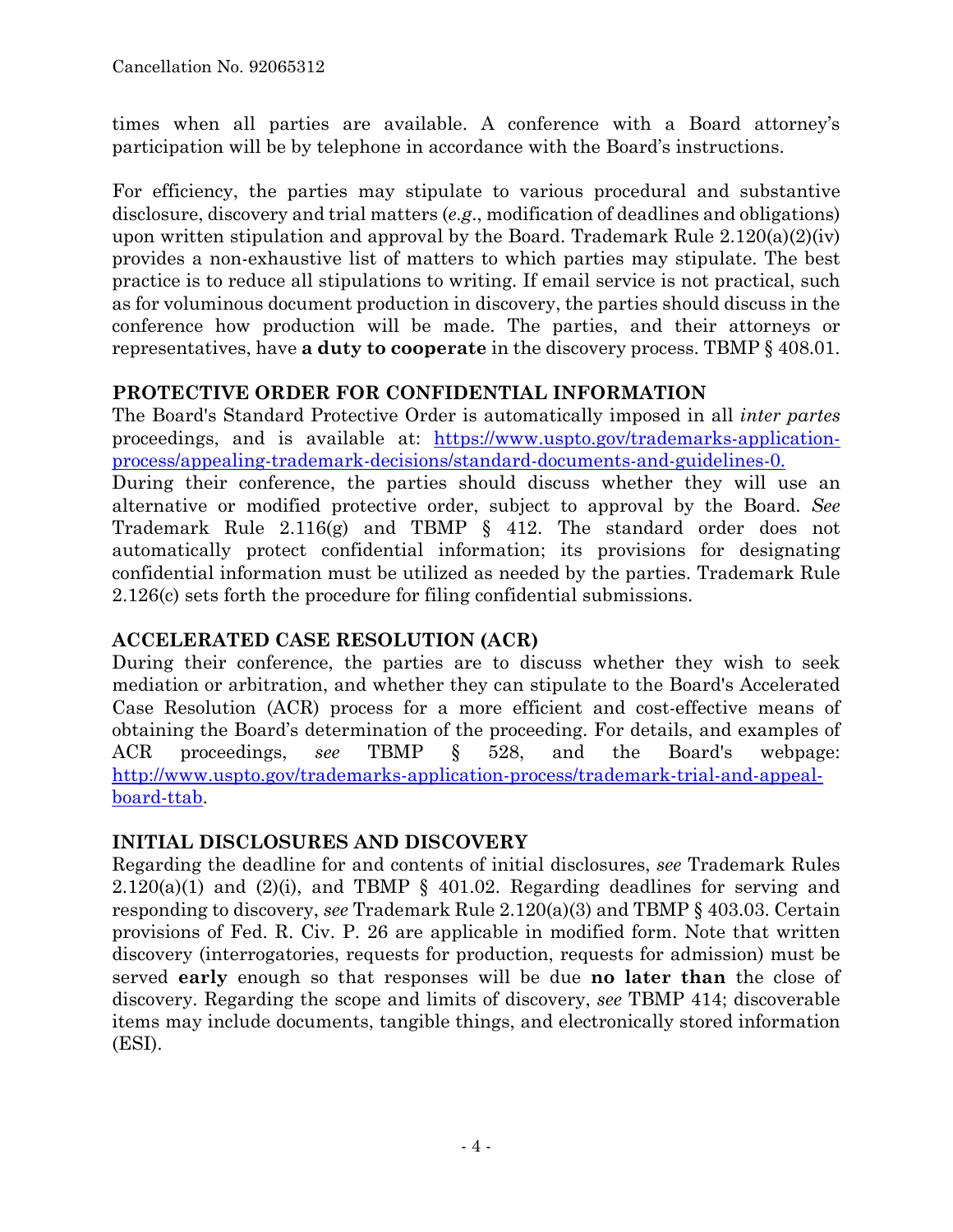# **MOTIONS**

Certain provisions of Fed. R. Civ. P. 11 apply to all submissions in Board proceedings. *See* TBMP § 527.02. Regarding available motions, *see* TBMP Chapter 500. Regarding applicable deadlines to respond to motions, depending on the motion filed, *see* Trademark Rules 2.127(a) and (e)(1). When a party timely files a potentially dispositive motion the proceeding is suspended with respect to all matters not germane to the motion. *See* Trademark Rule 2.127(d). In addressing motions or other filings, if it appears to the Board that a telephone conference would be beneficial, or upon request of one or both parties, the Board may schedule a conference. *See* Trademark Rule  $2.120(j)(1)$  and TBMP §  $502.06(a)$ .

## **PRETRIAL DISCLOSURES, TRIAL AND BRIEFING**

Regarding the procedures and deadlines for pretrial disclosures and trial, and specifically the noticing, taking, serving and submitting of evidence and testimony, *see* Trademark Rules 2.120(k), 2.121, 2.122, 2.123 and 2.125, as well as TBMP Chapter 700. The parties should review these authorities. For example: witness testimony may be submitted in the form of affidavit or declaration subject to the right to oral cross examination; transcripts of testimony depositions, with exhibits, must be served on each adverse party within thirty (30) days after completion of taking the testimony; certified transcripts and exhibits must be filed, with notice of such filing served on each adverse party; and all notices of reliance must be submitted during the submitting party's assigned testimony period and must indicate generally the relevance the evidence and associate it with one or more issues.

Main briefs shall be filed in accordance with Trademark Rules 2.128(a) and (b). An oral hearing is not required, but will be scheduled upon separate notice timely filed pursuant to Trademark Rule 2.129(a). Regarding briefs and oral hearings, *see* TBMP §§ 801-802.

# **LEGAL RESOURCES AVAILABLE AT WEB PAGE**

For a general description of Board proceedings, *see* TBMP §102.03. Proceedings are governed by the Trademark Rules of Practice in Parts 2 and 7 of Title 37 of the Code of Federal Regulations. These rules, the Manual of Procedure (TBMP), information on Accelerated Case Resolution (ACR) and Alternative Dispute Resolution (ADR), and many Frequently Asked Questions, are available on the Board's web page, at: http://www.uspto.gov/trademarks-application-process/trademark-trial-and-appealboard-ttab. The parties should check the web page for important changes, announcements, etc., many of which apply to proceedings already in progress.

# **PARTIES NOT REPRESENTED BY COUNSEL**

This proceeding is similar to a civil action in a federal district court and can be complex. The Board **strongly** advises all parties to secure the services of an attorney who is familiar with trademark law and Board procedure. The Board cannot aid in